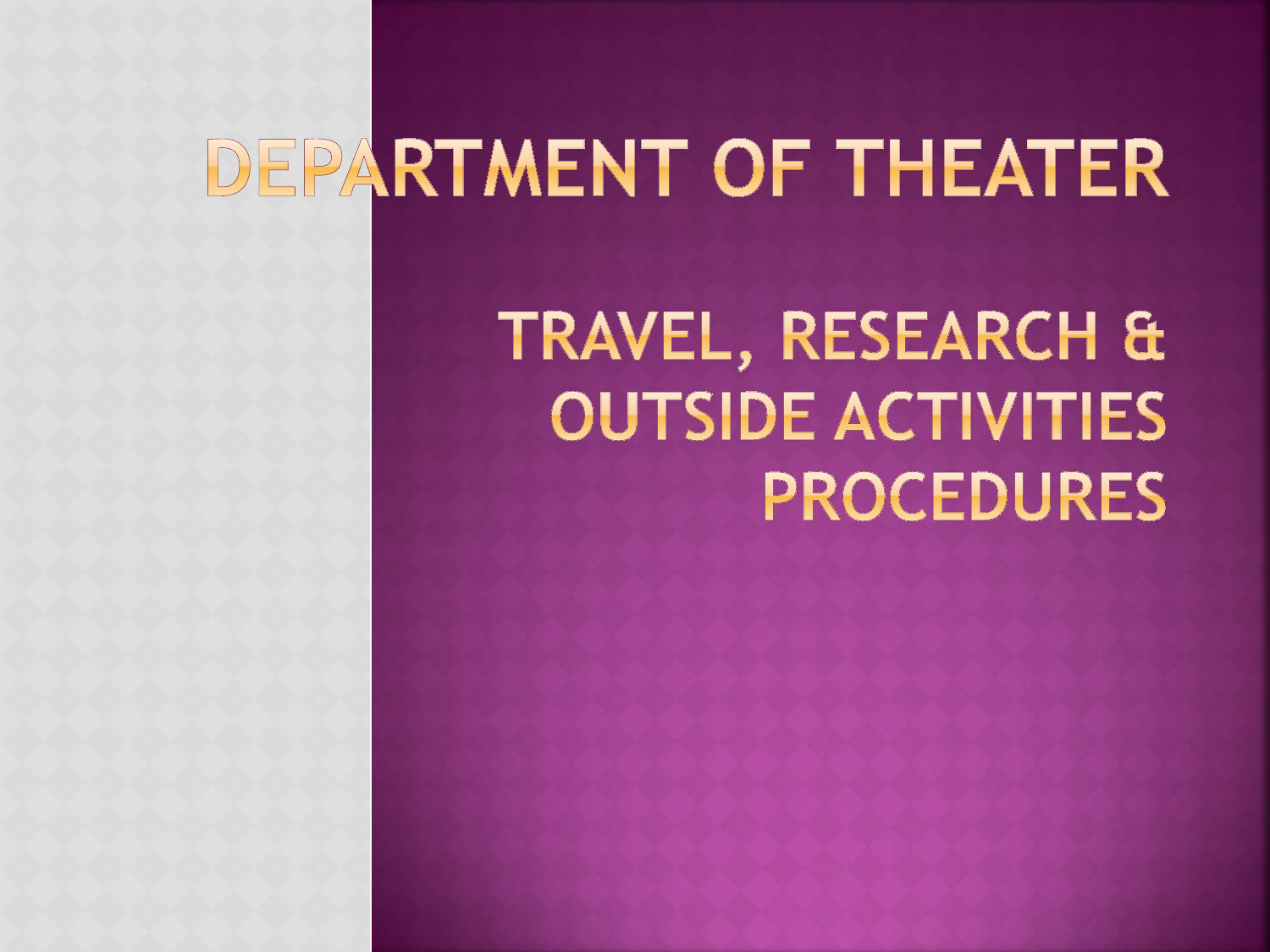### RESEARCH & OUTSIDE ACTIVITIES

Below are the necessary steps required for all research and professional development activities.

- $\odot$  [During the academic year, complete the](https://www.umass.edu/theater/sites/default/files/assets/request_for_prior_approval_of_outside_activitiesfinal.pdf) and electronically submit to the Department Chair for approval six weeks prior to research activities and/or travel. An electronically signed decision will be returned to the faculty member in a timely manner.
- During the summer, follow the same steps for sponsored and university funded research activities and/or travel. We strongly encourage this same procedure for non-sponsored and university funded activities when an activity requires extended travel.
- Please review all live links and complete all check boxes prior to submitting for approval.
- If approved, an **[Online Pre-Travel Form](https://travelregistry.umasscs.net/)** must be sent to the Department Chair, at least one week prior to travel.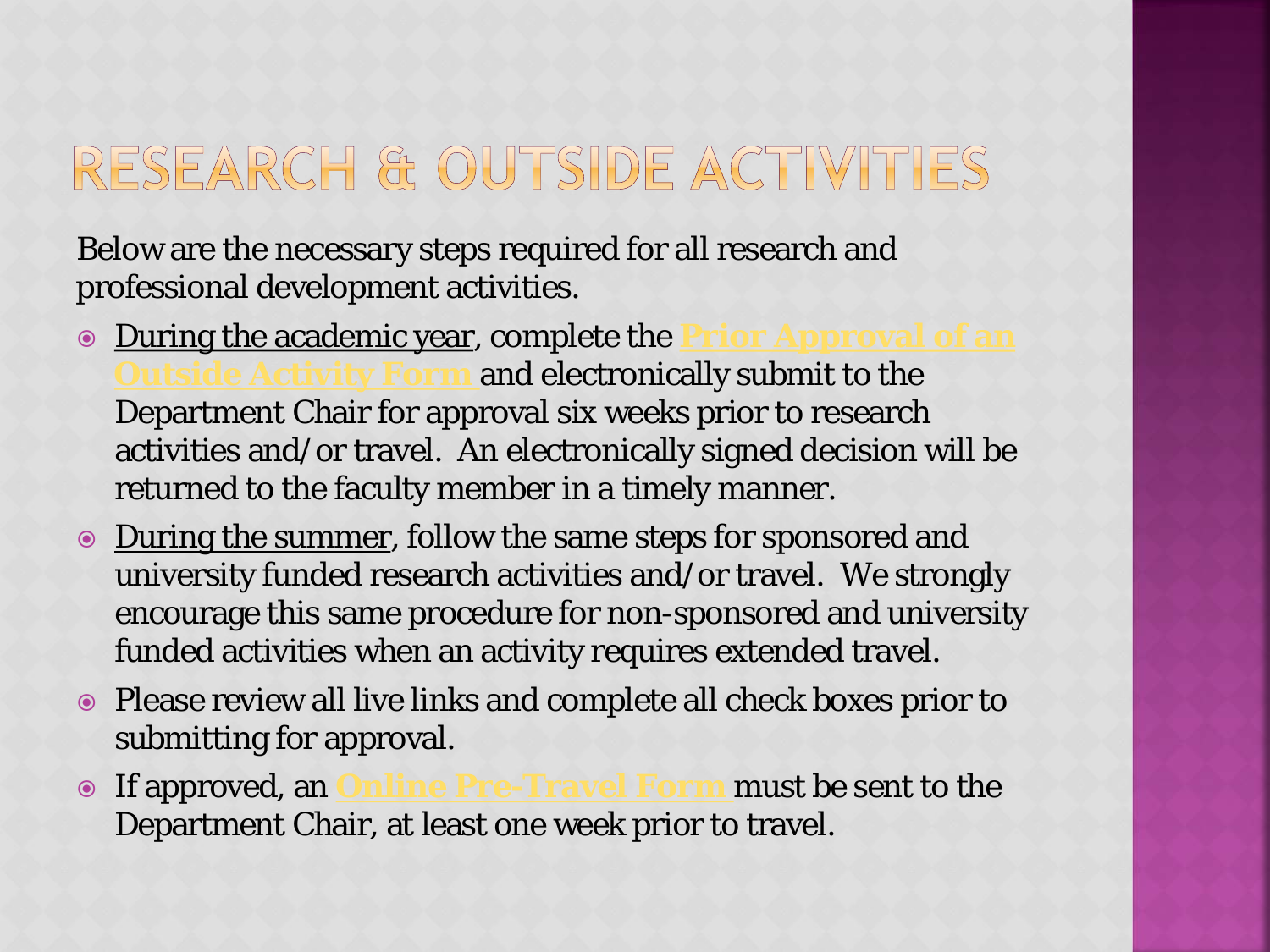## RESEARCH & OUTSIDE ACTIVITES  $(CONT.)$

- A university **[Citibank Travel Card](https://www.umass.edu/procurement/individual-travel-card)** is required for all university and department funded travel and business meals.
- If research and/or travel activities are supported through university or department funding, a reconciliation with receipts must be submitted to the Business Office within 72 hours from date of return. Any delay in reconciling travel paperwork could impact an individual's Citibank Travel Card status.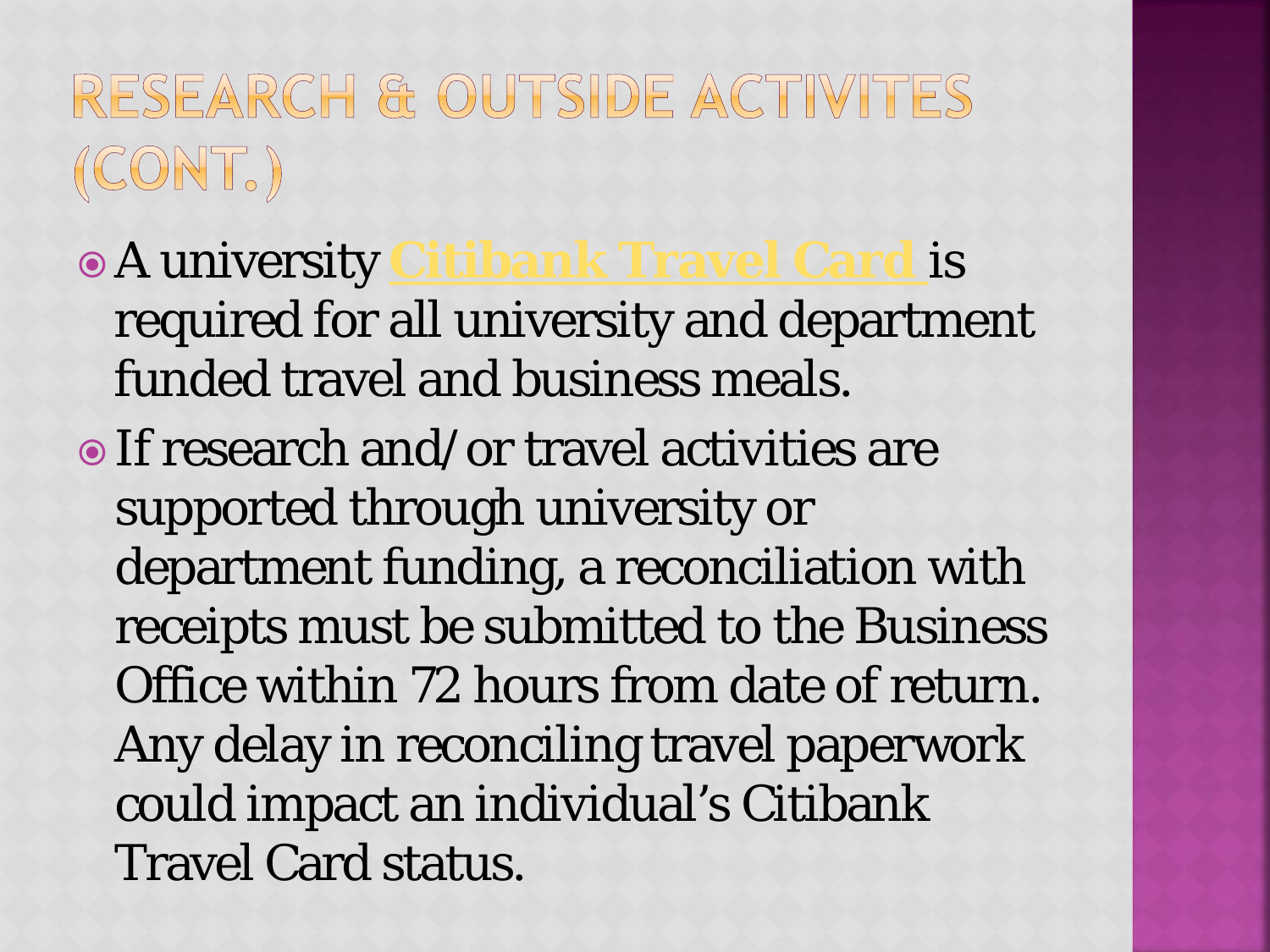### CORPORATE CARD

- Used for business travel and university-related meetings
- Do not use Procard for travel-related expenses
- $\odot$  Effective 7/1/18, all gratuities maximum is 15%
- If your Corporate Card is declined, contact Hillary Osgood at 413-545- 1748 or hosgood@umass.edu. Do not use Procard.

Pre-travel:

- Online pre-travel registration must be submitted by the traveler and sent to the Department Chair for electronic approval a minimum of one week prior to travel. Registration form found at **travelregistry.umasscs.net**.
- **Pre-travel receipts due 48 hours from time of purchase**

#### Post-travel:

- Receipts due 3 days from end of trip
- Receipts include: boarding passes, meals, other travel-related purchases: ask Joanne for pre-printed travel envelope
- Note: there will be no corporate card payment without receipt. Receipts are required for processing and payment to bank. Payments are due every 30 days. Late receipts = late payments and the University does not pay late fees.

#### ● Out-of-Pocket Expenses:

- **-** Only when absolutely necessary (i.e.: vendor won't accept corporate card)
- Note on receipt "out of pocket expense"